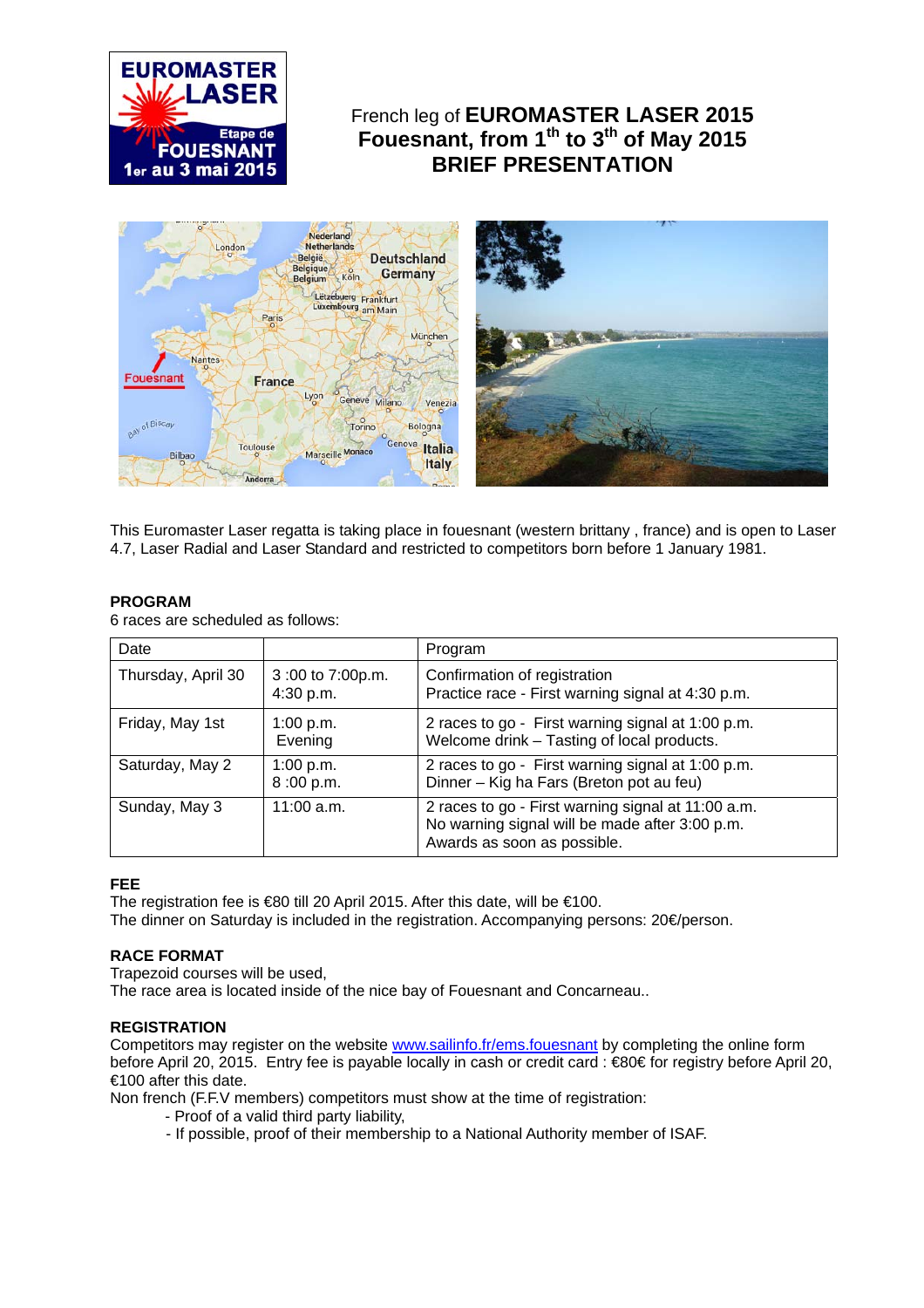# **ADDITIONAL INFORMATIONS**

# **Transportation :**



Airport : The nearest airport is Quimper Cornouaille Airport (approx. 20 km) with several daily connection to Paris (1 hour).



The nearest railway station is Quimper (18km) with bus connection to Fouesnant six times daily (approx 45mn).

# **General Information, details:**

Centre Nautique de Fouesnant Cornouaille 1, Chemin de Kersentic BP 22 29170 Fouesnant - FRANCE Tel: +33.2.98.56.01.05 Fax: +33.2.98.56.65.54 email: [contact@cnfc.fr or](mailto:contact@cnfc.fr) ems[.fouesnant@gmail.com](mailto:fouesnant@gmail.com)  Nautical center's website: [www.cnfc.fr](http://www.cnfc.fr) 

# **Regatta's website, NOR and online registration: [www.sailinfo.fr/ems.fouesnant](http://www.sailinfo.fr/ems.fouesnant)**

*Centre Nautique de Fouesnant Euromaster 2015*